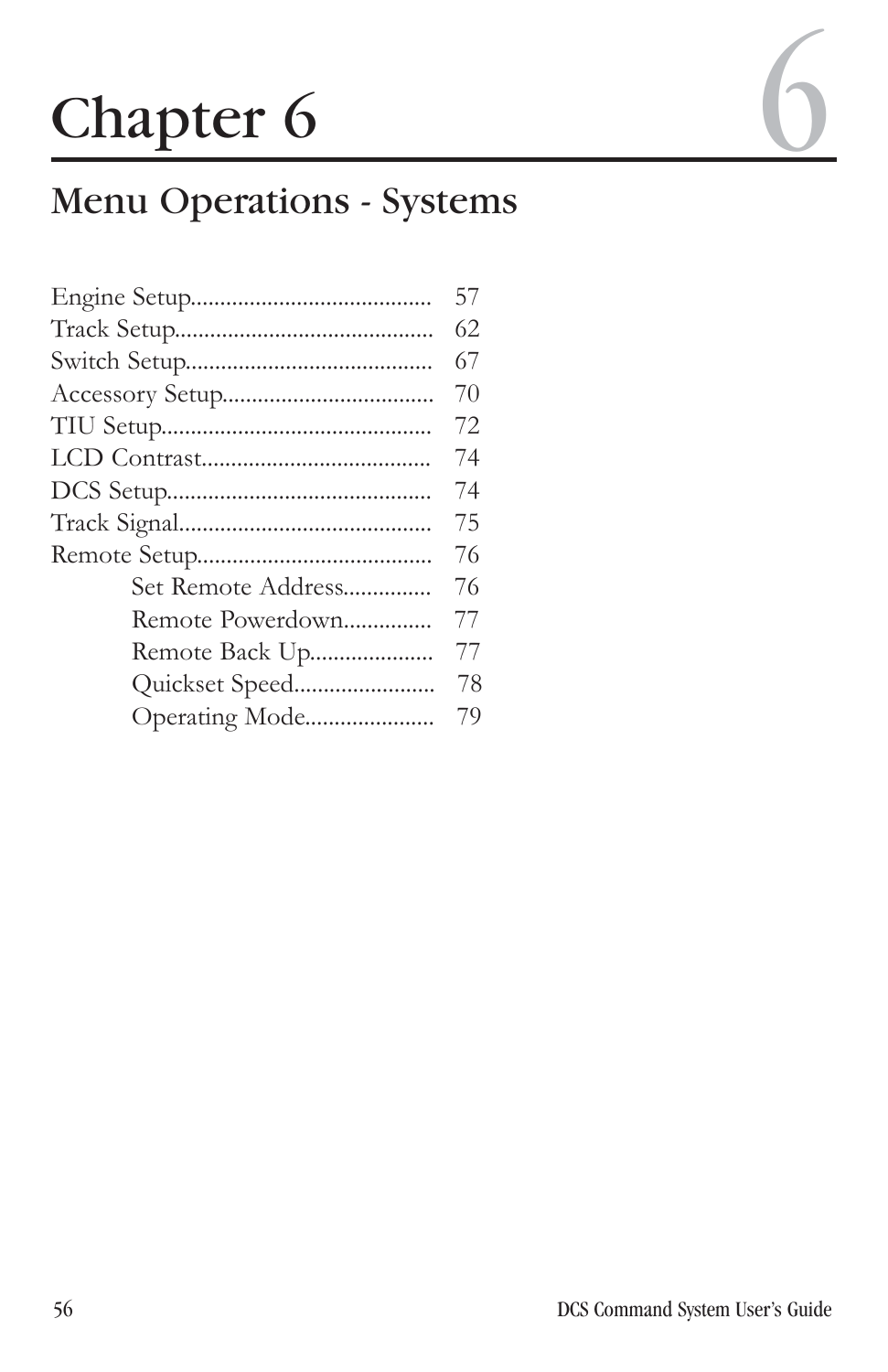# **System Menu:**

Engine Setup Track Setup Switch Setup Accessory Setup Set Remote Address TIU Setup LCD Contrast DCS Setup Track Signal

### **Engine Setup**

This menu is used to manage the engines entered into the DCS system.

## **Add Engine**

#### **Add M.T.H. Engine**

Wait until the LCD says the engine was found and returns to the engine screen addressing that engine. Because M.T.H. features the SmartRead system, your engine tells the TIU its name and you do not need to enter any information in order to add the engine.

If you want to add additional engines, remove the previously added engine from the track, place the new engine on the track, and Add MTH Engine. You need to complete these steps only once per engine/handheld, when you first add it to your system, not each time you place a previously added engine on the track.

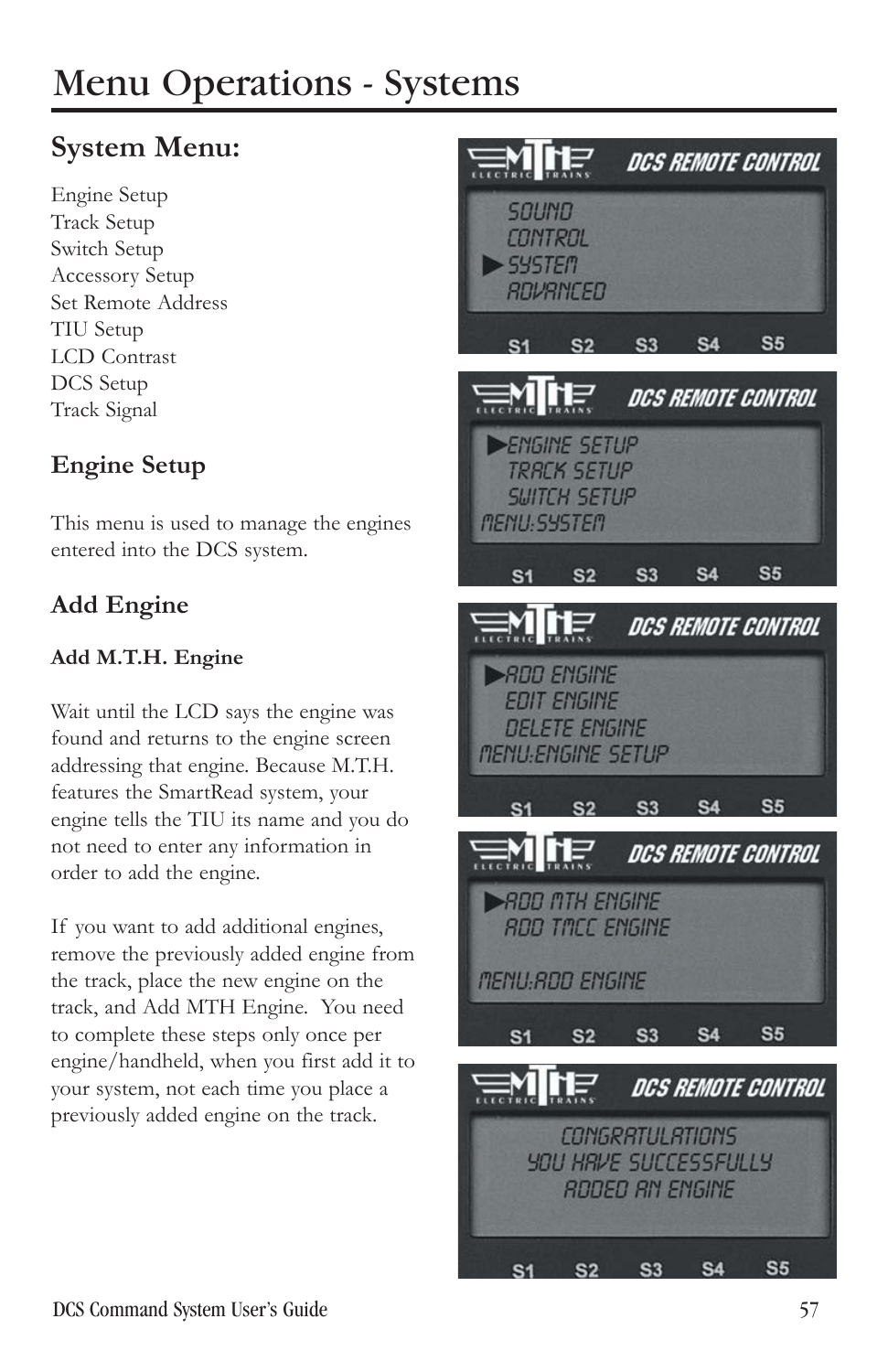# **Engine Setup:** (cont'd)

### **Add Engine**

#### **Add TMCC Engine**

1. The LCD prompts you to name the engine, and an alphanumeric character set is displayed. Use the thumbwheel to scroll through the character set, and when the character you want to type next is bracketed, press the thumbwheel to select it. You may give the engine a name up to 16 characters long. Select the "D" at the end of the character set to signify that you are done with this function.

2. The LCD prompts you for the engine's TMCC number. Enter the number you previously assigned the engine when you entered it into the TMCC Command Base (the address you use to address the engine when you run it with the Cab 1®). This number is unrelated to the number DCS assigns the engine in the DCS engine list.

3. Next, select the TIU Address that is connected to the TMCC Command Base.







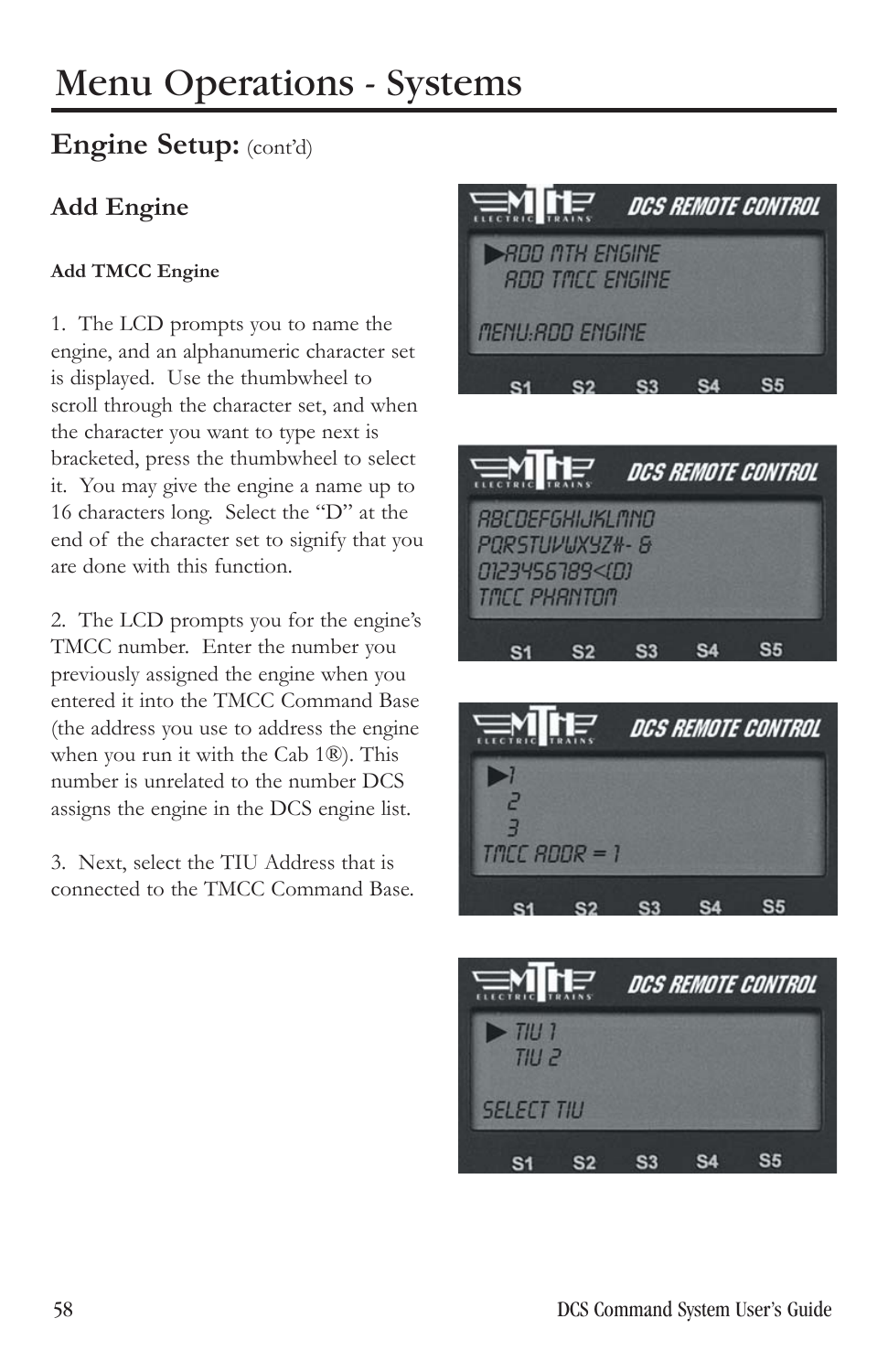### **Engine Setup:** (cont'd)

### **Add Engine**

#### **Add TMCC Engine**

4. DCS automatically assigns the engine to a place in the engine list and takes you to the engine screen.

| <b>ENTE</b> |                                 |  | DCS REMOTE CONTROL |
|-------------|---------------------------------|--|--------------------|
|             | Y: TACC PHANTON<br>$7.$ CNW1761 |  |                    |
|             | 11: CSX RC6000                  |  |                    |
|             | $HIB$ $5/11$ $BII$              |  |                    |
|             |                                 |  |                    |

*Note: The newly added TMCC engine will first appear in the Inactive Engine List. It must be activated by selecting it before the engine will operate.*

*Note: Before you can add a TMCC engine, you must have the TMCC Command Base connected to the TIU as described in the "Advanced Connection" section of the "Universal Locomotive and Accessory Operation" chapter. See that chapter for instructions on operating TMCC engines via the DCS remote.*

**DCS Tip:** The  $\leq$  on the alphanumeric character set is the back character, which allows you to correct any typos you made. The [blank] inserts a space.

**DCS Tip:** The LCD provides a shortcut to the main Engine Setup screen. From the active engine screen, press the softkey under S/U to jump directly to Engine Setup.

*Note: Engines are stored in the handheld's memory, so if you want to run the same engine with multiple handhelds, you must add that engine to each handheld that will be used to control it.*

| <b>ENLIE</b>                                                                       |  | DCS REMOTE CONTROL |  |
|------------------------------------------------------------------------------------|--|--------------------|--|
| <i>(B)BCDEF6HIJKLMNO</i><br>PORSTUVUXYZ#- &<br>012345678(<)<br><b>TACC PHANTON</b> |  |                    |  |
|                                                                                    |  |                    |  |

| $\equiv$ M $\Gamma$                    |                                          | DCS REMOTE CONTROL |  |
|----------------------------------------|------------------------------------------|--------------------|--|
| $\blacktriangleright$ 4. TACC PHRINTOM | 7: CNW1761                               |                    |  |
|                                        | 11: CSX RC6000                           |                    |  |
|                                        | $H$ <sub>R</sub> $5$ /U $R$ <sub>L</sub> |                    |  |
|                                        |                                          |                    |  |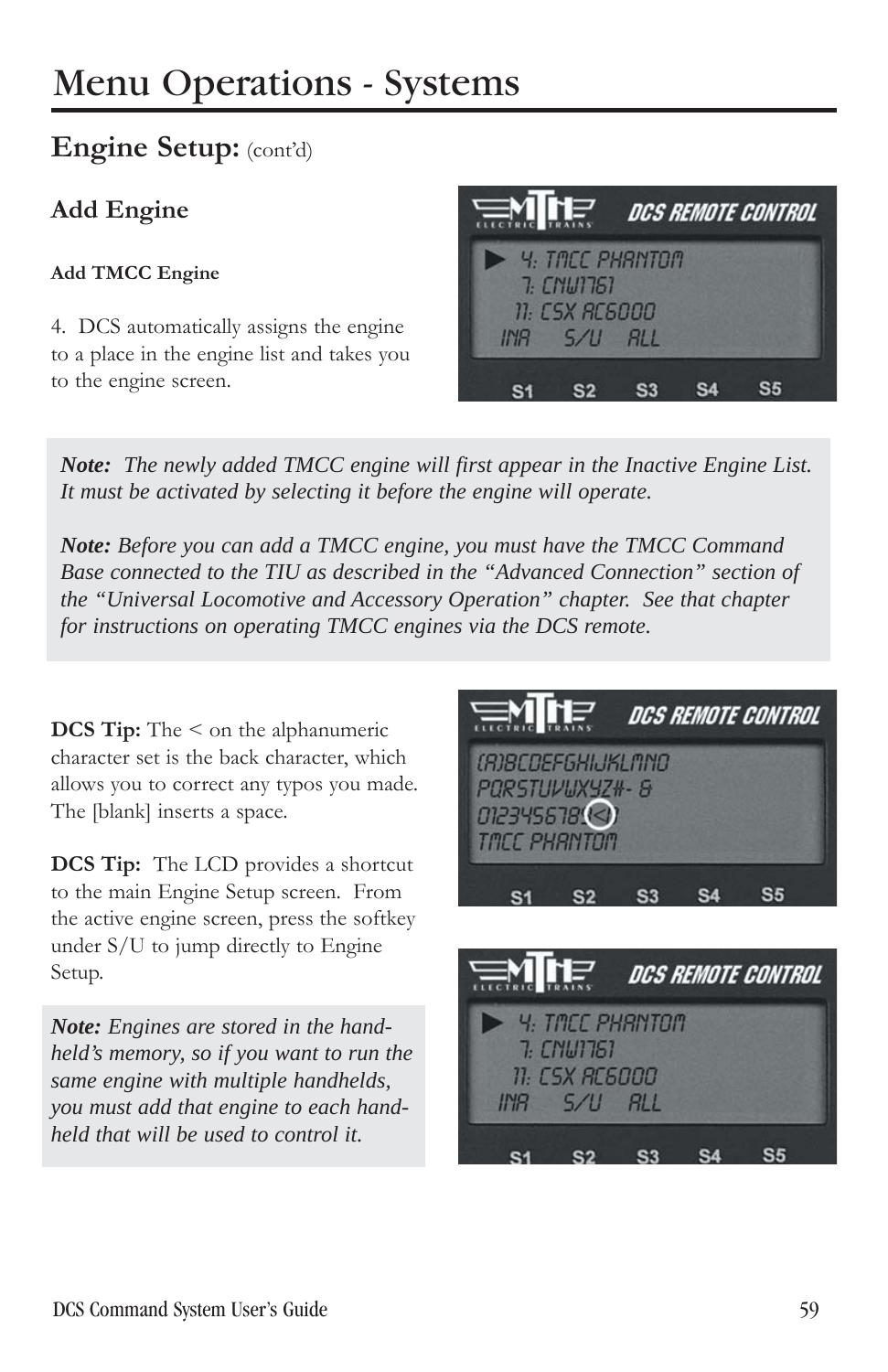# **Edit Engine**

Each Proto-Sound 2.0 engine comes with a pre-assigned engine name (such as M10000) and is added to the engine list in order, but you can choose to rename or renumber the engines if you choose. For instance, if you have two of the same engine type or run at a Club where other members have the same engine, you can rename them to distinguish one from the other.

### **Edit Name**

1. Scroll through the active engine list, and when the arrow is beside the engine you want to rename, press the thumbwheel to select it.

2. An alphanumeric character set is displayed. Use the thumbwheel to scroll through the character set, and when the character you want to type next is highlighted, press the thumbwheel to select it. You may give the engine a name up to 16 characters long. Select the "D" at the end of the character set to signify that you are done with this function.

3. The LCD returns to the active engine list, and you will see the new engine name displayed on the LCD.

*Note: Once you begin to change an engine name via the character set, aborting the process will leave the original name still intact.*



 $S3$ 

 $S<sub>1</sub>$ 

 $S<sub>2</sub>$ 

**S4** 

 $S<sub>5</sub>$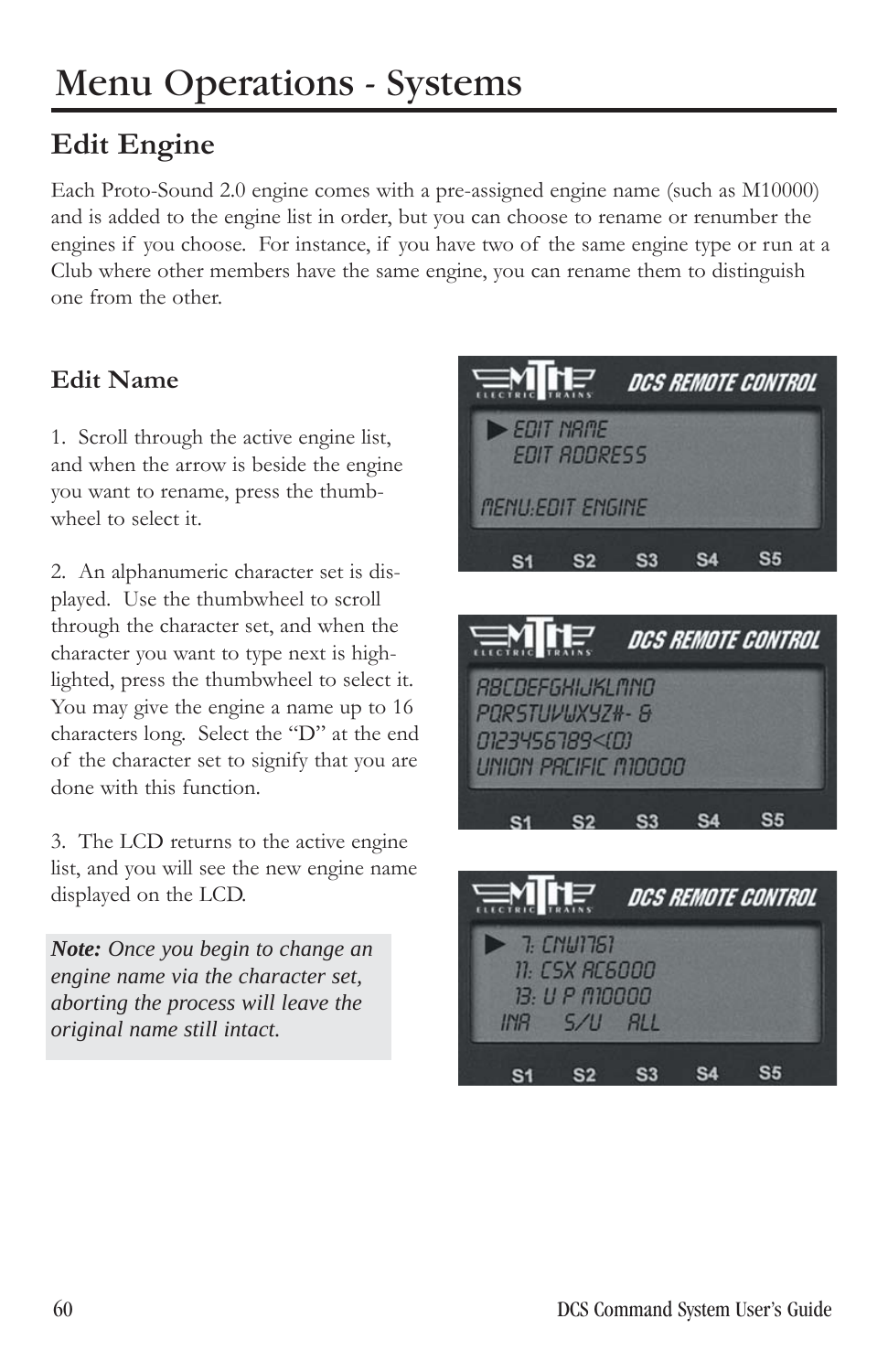## **Edit Engine:** (cont'd)

### **Edit Engine Address**

1. Scroll through the active engine list and when the arrow is beside the engine you want to renumber, press the thumbwheel to select it.

2. Scroll to an engine address/number that you have not already assigned to another engine (the LCD will show only numbers that are not currently occupied). Press the thumbwheel to select it and be sent back to the System menu list.

*Note: Editing an engine's address will cause the DCS system to delete all lashups associated with the engine.*

# **Delete Engine**

1. Scroll until the arrow points to the engine you want to delete and press the thumbwheel to select it.

2. At the LCD prompt press the thumbwheel to confirm.

**DCS Tip:** If you wish to delete an entire Lash-up, do it as though you were deleting a single engine. For more information on Lash-ups, see the Advanced Menu/Set Lash-up section in this book.







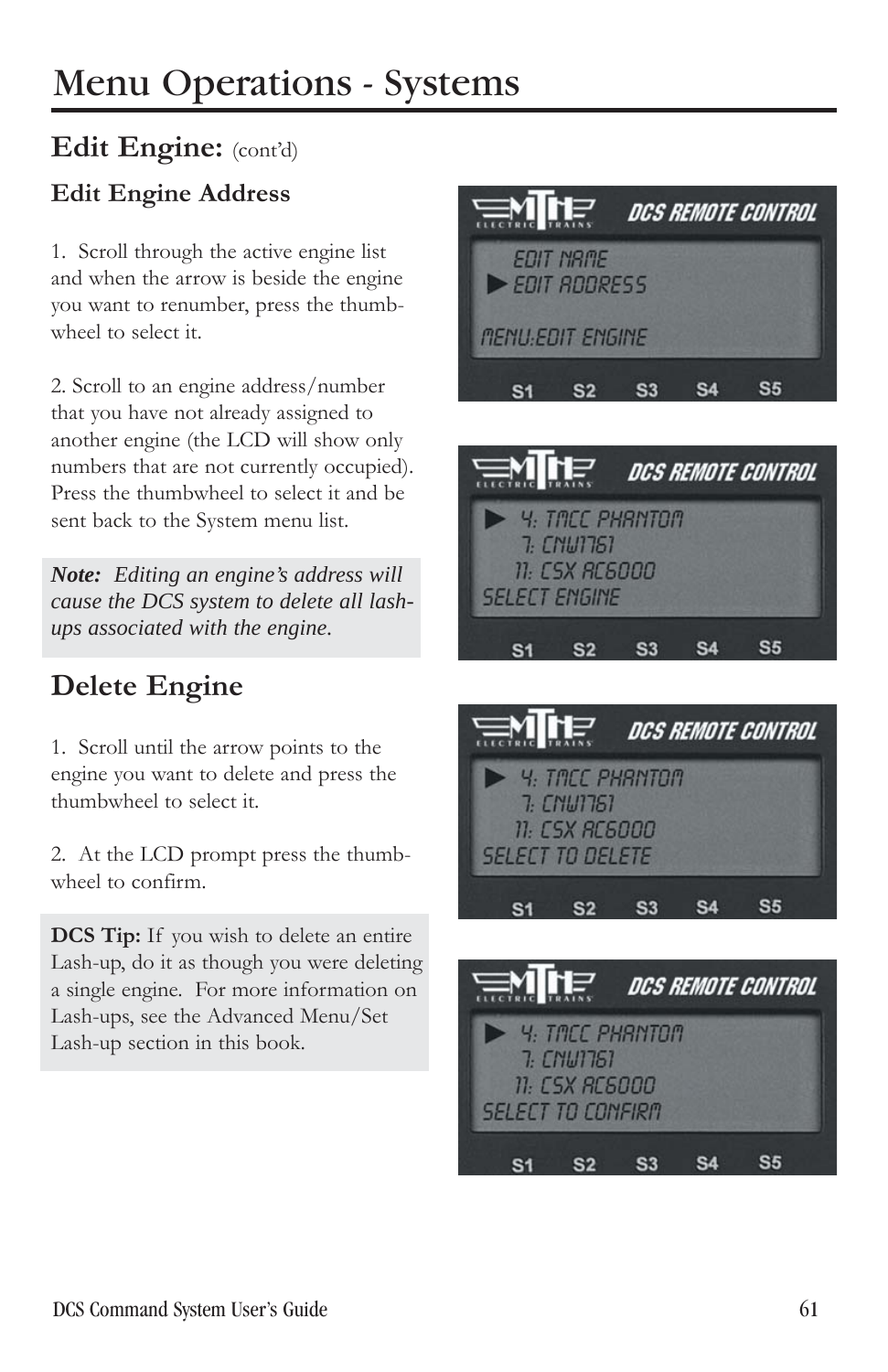# **Track Setup**

This menu is used to manage conventional mode tracks that can be controlled via the DCS handheld. The DCS system automatically assigns track addresses to the tracks wired to Variable channels 1 and 2 of TIU 1. You must enter and address Variable channel tracks from additional TIUs and Fixed channel tracks (controlled by a Z-4000 remote receiver) from any TIU manually, as described below.

### **Add Track**

**Add TIU Track** (use for tracks wired via Variable channels only)

1. Select the TIU connected to the track you want to add by scrolling through the list (TIU 1-5—there is no need to complete this step if you are using only one TIU; the system enters these tracks automatically) and pressing the thumbwheel.

2. Select the track you want to add

For instructions on running a conventional mode engine on a Variable track, please see the "Universal Locomotive Control: Conventional Mode" section of the "Universal Locomotive and Accessory Operation" chapter.







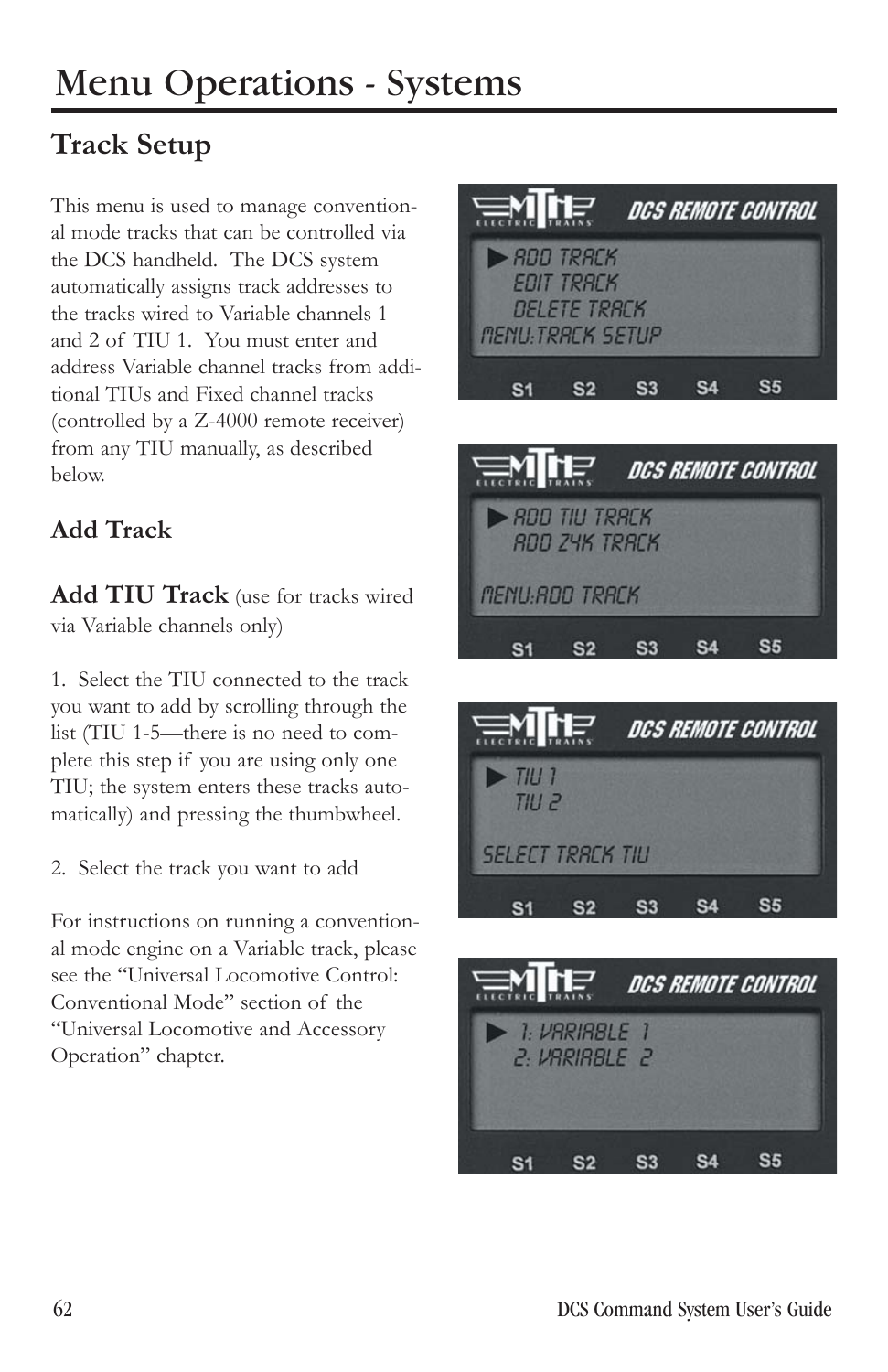## **Track Setup:** (cont'd) **Add Track:** (cont'd)

### **Add TIU Track:** (cont'd)

3. The LCD prompts you to name the track, and an alphanumeric character set is displayed. Use the thumbwheel to scroll through the character set, and when the character you want to type next is bracketed, press the thumbwheel to select it. You may give the track a name up to 16 characters long. Select the "D" at the end of the character set to signify that you are done with this function.

### **Add Z4K Track**

(use for tracks wired via Fixed channels and controlled with a Z-4000® remote receiver only)

1. Ensure the power to the Z-4000 transformer is OFF.

2. Connect the RJ-11 jack on the receiver to the back of the Z-4000 transformer you wish to use. There is no external power for the receiver; it receives its power from the transformer.

3. Go through DCS System menu/Track Setup to reach Add Z4K Track.

4. Select Z-4000 address (Z4K1-Z4K3) to tell the DCS handheld which Z-4000 remote receiver to address.







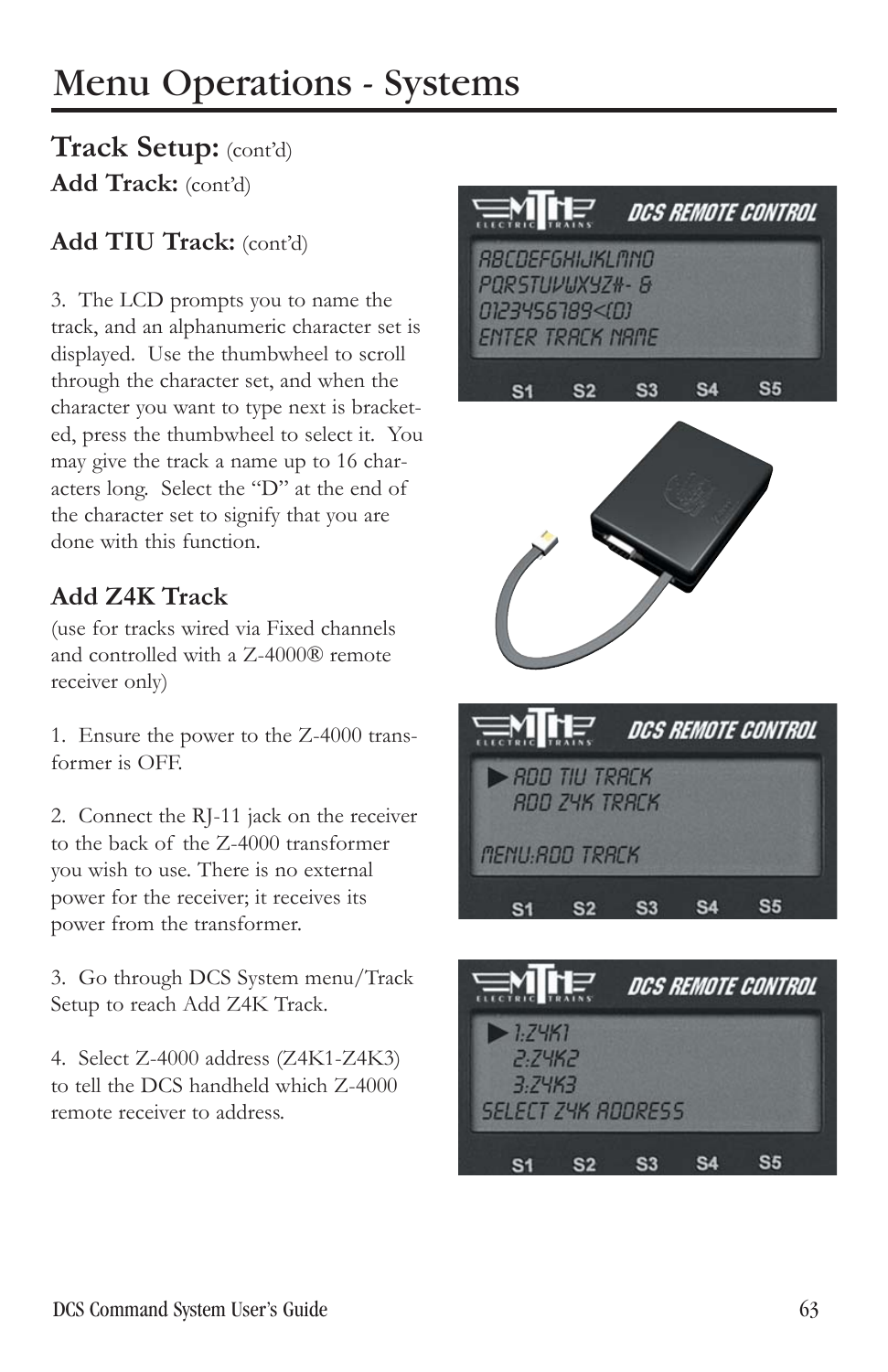### **Track Setup:** (cont'd) **Add Track:** (cont'd)

### **Add Z4K Track**

5. Look at the back of the Z-4000 to see which is track 1 and which is track 2. Scroll within the LCD to the track you want to run and press the thumbwheel to select.

6. The LCD prompts you to name the track, and an alphanumeric character set is displayed. Use the thumbwheel to scroll through the character set, and when the character you want to type next is bracketed, press the thumbwheel to select it. You may give the track a name up to 16 characters long. Select the "D" at the end of the character set to signify that you are done with this function.

7. Follow the LCD's prompt to "Turn on Z4K. When PG PG appears (in the transformer's LED display) press E-stop (on the DCS handheld)."

*For instructions on running a conventional mode engine on a Z-4000 track, please see the "Universal Locomotive Control: Conventional Mode" section of the "Universal Locomotive and Accessory Operation" chapter.*







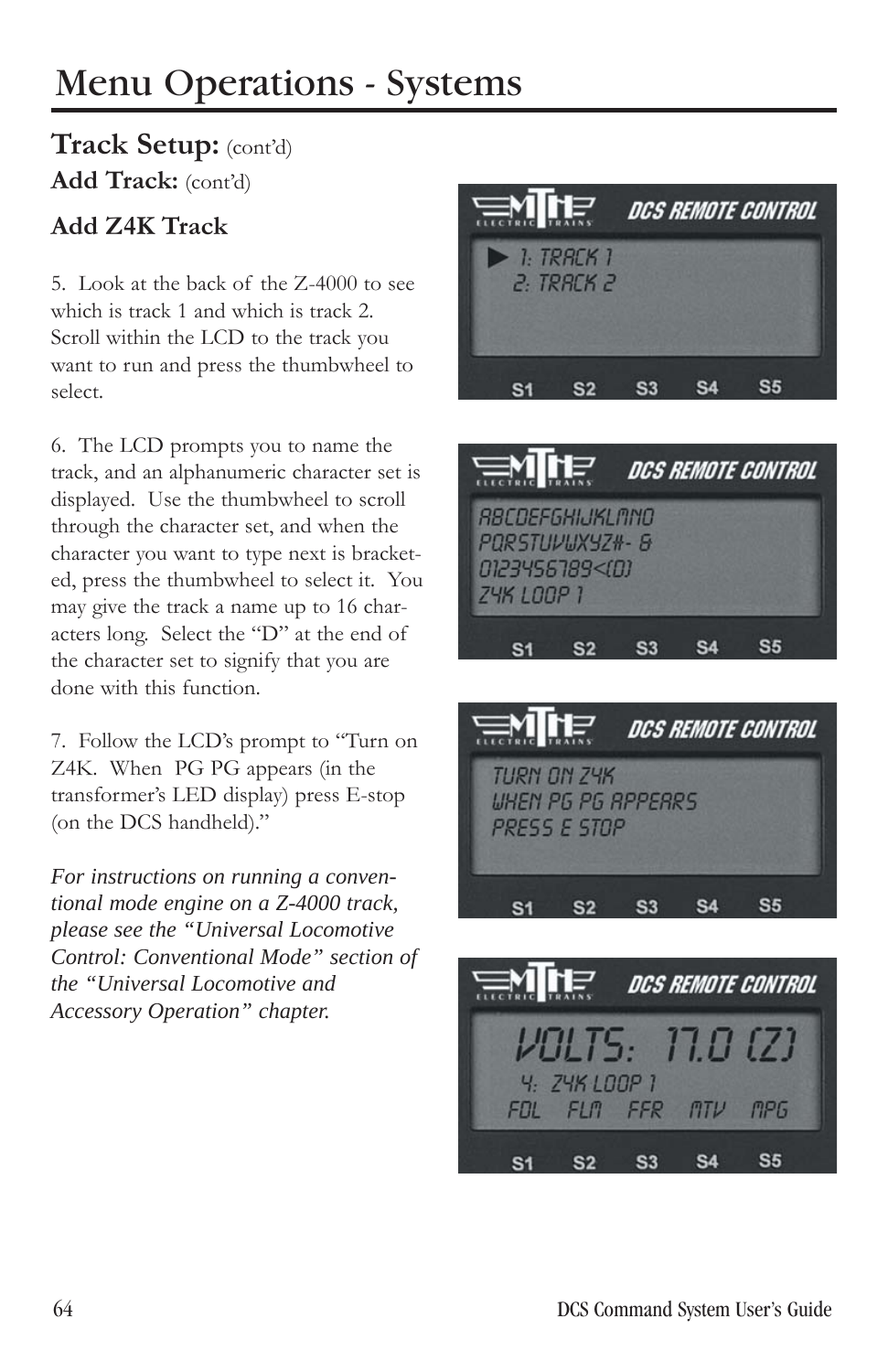# **Track Setup:** (cont'd) **Edit Track:**

### **Track Name**

1. Scroll to the track whose name you wish to edit and select it with the thumbwheel.

2. The LCD prompts you to name the track, and an alphanumeric character set is displayed. Use the thumbwheel to scroll through the character set, and when the character you want to type next is bracketed, press the thumbwheel to select it. You may give the track a name up to 16 characters long. Select the "D" at the end of the character set to signify that you are done with this function.

### **Reorder Tracks**

1. Scroll to the track you want to relocate within the list of tracks and press the thumbwheel to select.

2. Scroll through the list of tracks to the new location for that track, and press thumbwheel to complete the move.







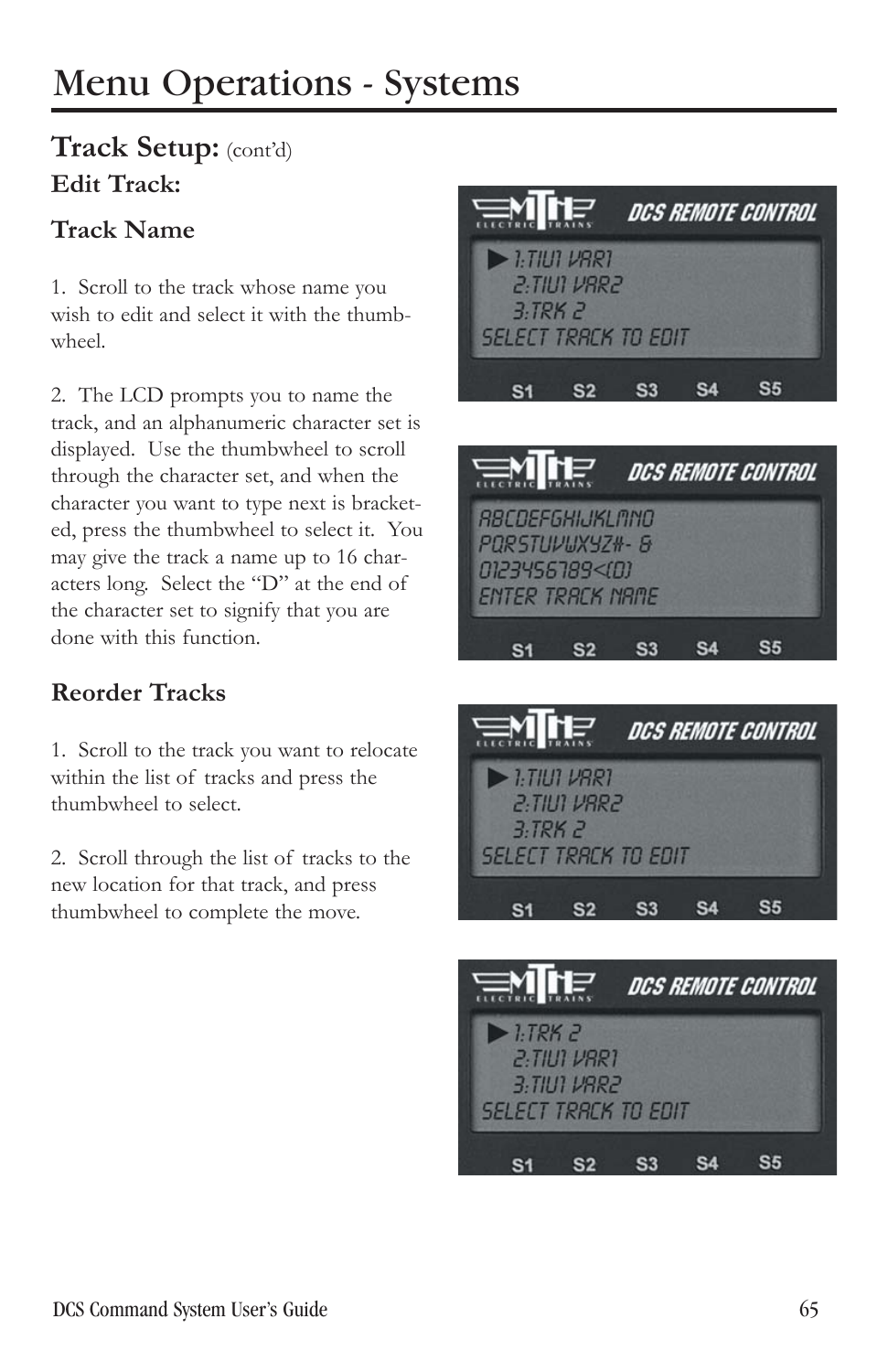# **Track Setup:** (cont'd)

### **Delete Track**

1. Scroll until the arrow points to the track you want to delete and press the thumbwheel to select it.

2. At the LCD prompt press the thumbwheel to confirm.



**SELECT TO CONFIRM** 

S1 S2 S3 S4

 $S<sub>5</sub>$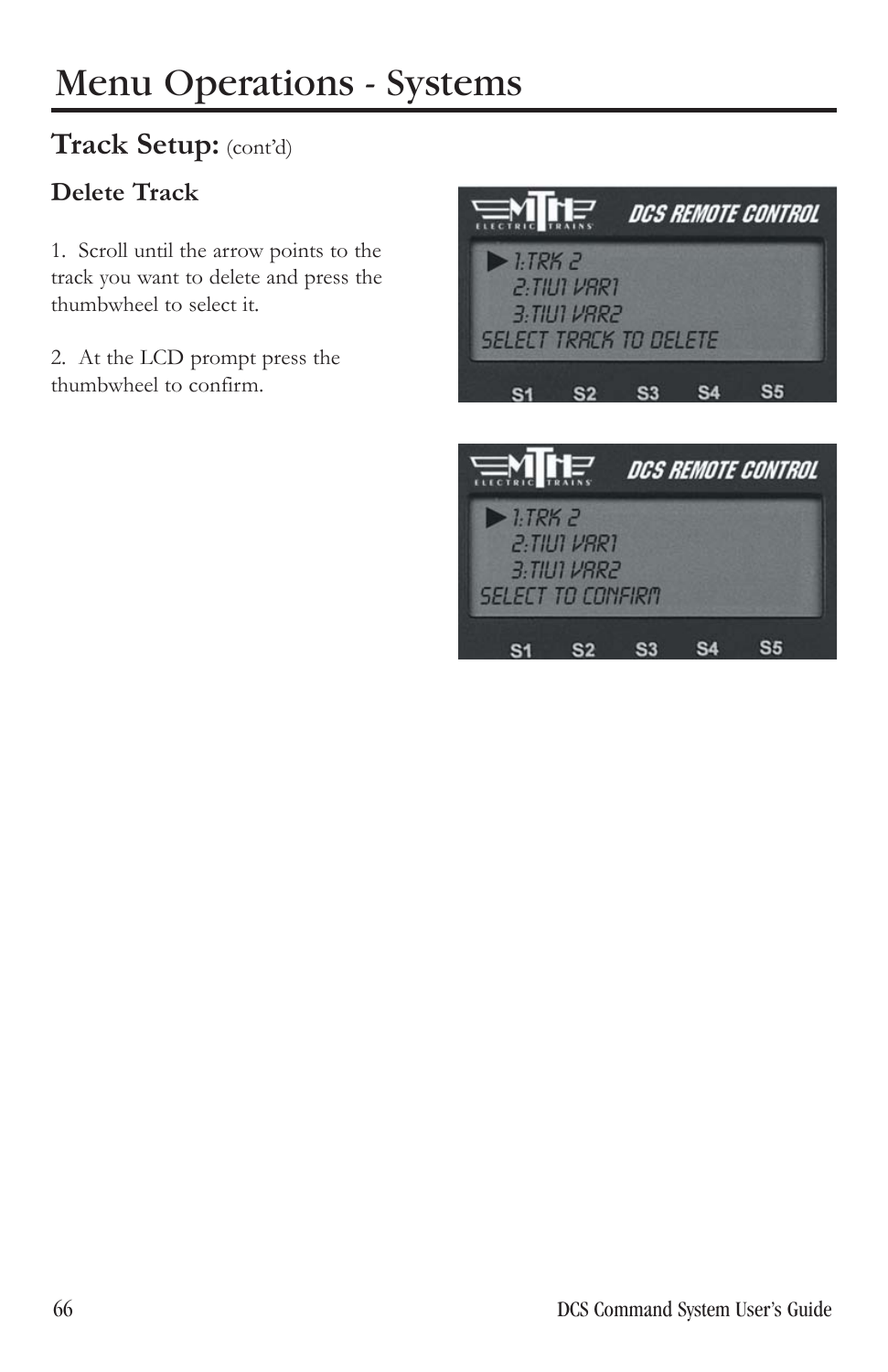# **Switch Setup**

This menu is used to manage switches (turnouts) that can be controlled via the DCS handheld. An AIU (Accessory Interface Unit, Item No. 50-1004) is required for remote control of switches.

### **Add Switch**

1. Wire the switch into the AIU as shown in the AIU user's manual and your track's instructions.

2. Select which TIU (if you are using more than one), and the previously connected AIU, to which the switch is added to. (See the TIU Setup section later in this chapter for how to number TIUs.)

3. Select which AIU the switch is added to. To determine the AIU's number, simply count out from the TIU. For instance, if you have three AIUs, the one connected directly to the TIU is AIU1, the one connected directly to AIU1 is AIU2, and the one connected directly to AIU2 is AIU3.)

4. Select the AIU port (SW1-SW10) the switch is wired into.

5. The LCD prompts you to name the switch, and an alphanumeric character set is displayed. Use the thumbwheel to scroll through the character set, and when the character you want to type next is bracketed, press the thumbwheel to select it. You may give the switch a name up to 16 characters long. Select the "D" at the end of the character set to signify that you are done with this function.



*Note: The LCD will only display the number of AIUs currently connected (ie: if only 2 AIUs are connected, the display will read AIU1 and AIU2.*



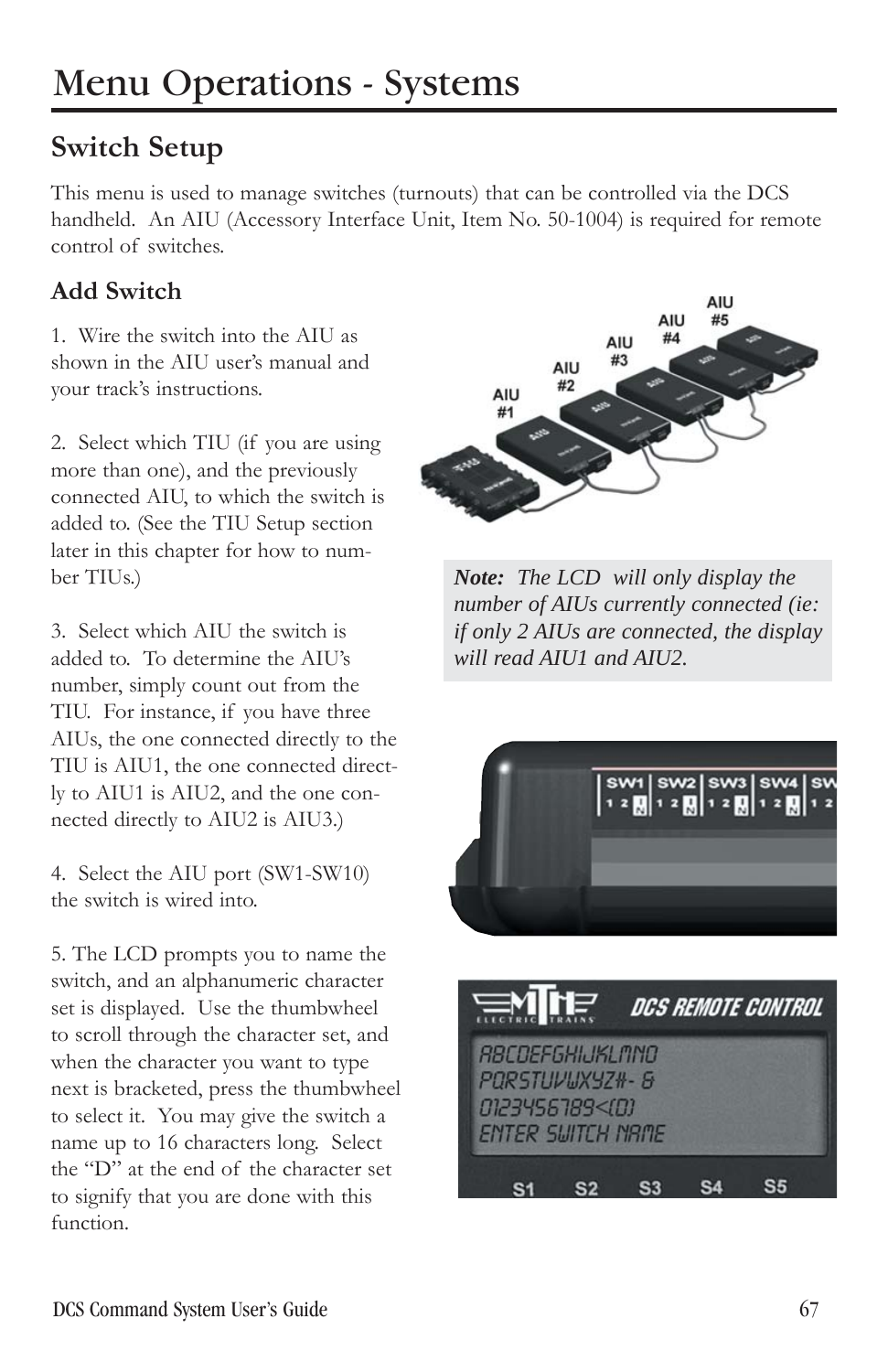### **Switch Setup:** (cont'd)

### **Edit Switch**

#### **Switch Name**

1. The complete list of switches (for all TIUs and AIUs) appears on the LCD. Scroll to the one you want to rename and press the thumbwheel to select.

2. The LCD prompts you to name the switch, and an alphanumeric character set is displayed. Use the thumbwheel to scroll through the character set, and when the character you want to type next is bracketed, press the thumbwheel to select it. You may give the switch a name up to 16 characters long. Select the "D" at the end of the character set to signify that you are done with this function.

### **Switch Path**

If you change the TIU or AIU a particular accessory is wired to (for instance if you add TIUs and AIUs as a layout expands), you must tell the DCS system its new path. The DCS System will activate whichever switch is wired into the path listed, whether it is the original switch or not.

1. Wire the switch into the new AIU port.

2. Follow the System Menu to Switch Path, so that the complete list of switches (for all TIUs and AIUs) appears on the LCD. Scroll to the one you want to repath and press the thumbwheel to select.



S<sub>5</sub>  $S3$ **S4** S<sub>1</sub> S<sub>2</sub>

CITY SIDING 2

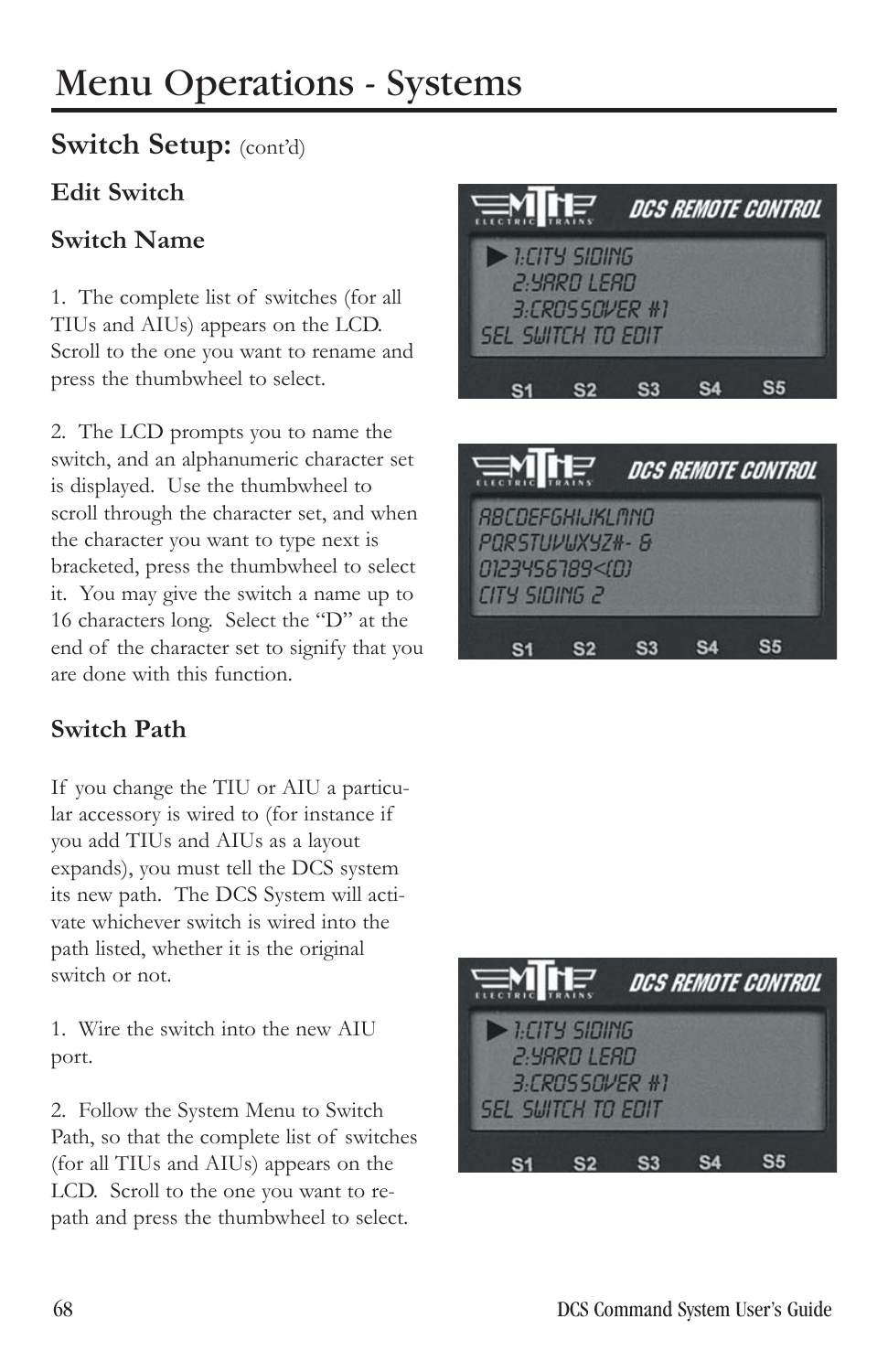### **Switch Setup:** (cont'd)

#### **Edit Switch**

Switch: (cont'd)

- 3. Select which TIU the switch is added to.
- 4. Select which AIU the switch is added to.

5. Select the AIU port (SW1-SW10) the switch is wired into.

#### **Naming Tip:**

Because you may have several switches and accessories of the same type (multiple O-72 switches, several block signals, etc.), you should choose their names carefully. Otherwise, you might not be able to distinguish one from the other in the heat of operations. Try naming them for landmarks that are near them on the layout or for the corner of the train room they are nearest. "Diner switch" for a switch by Mel's Diner will be far easier to recognize on the fly than "O-72 no 3."

### **Delete Switch**

1. Scroll until the arrow points to the switch you want to delete and press the thumbwheel to select it.

2. At the LCD prompt press the thumbwheel to confirm.







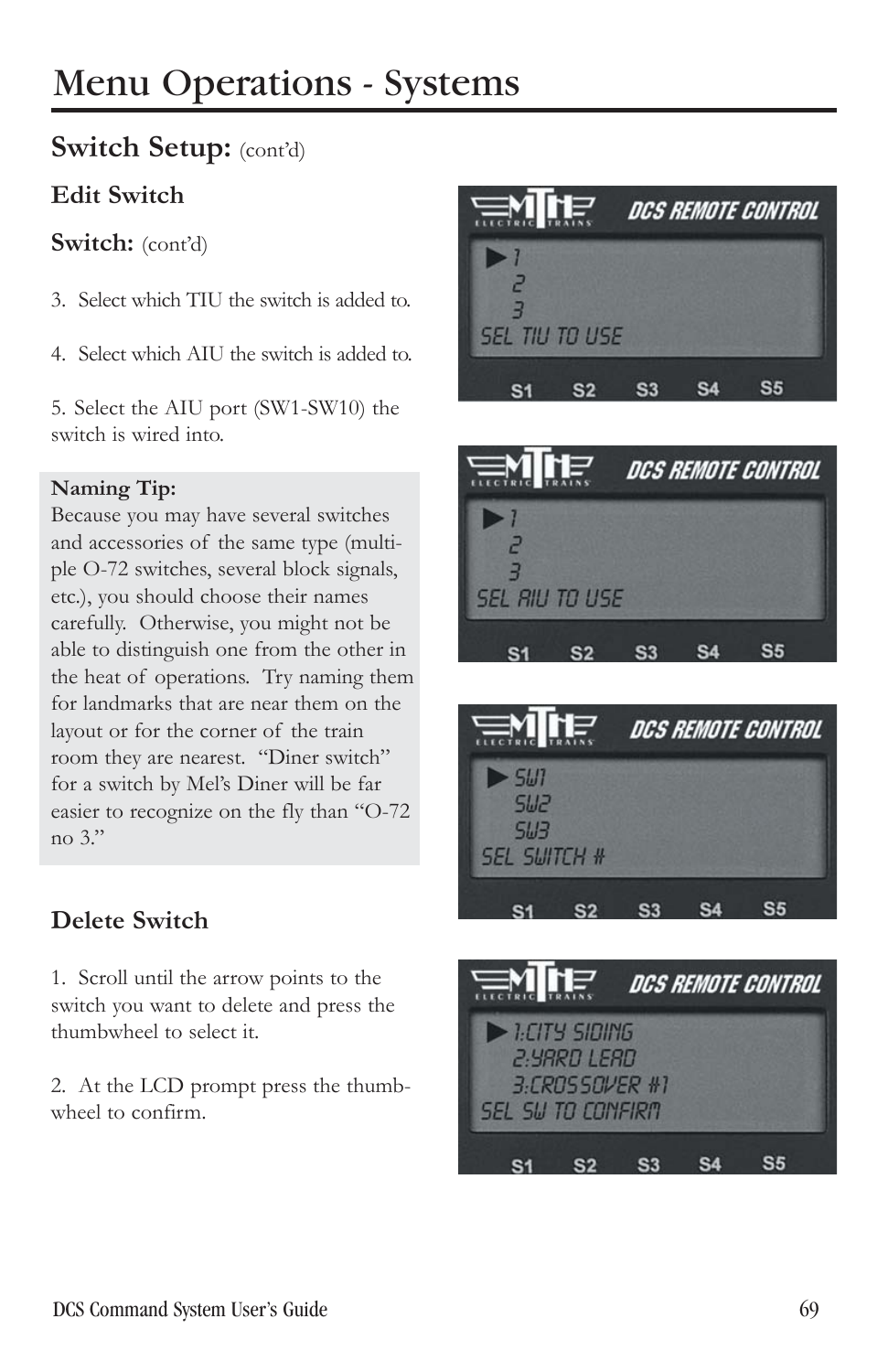# **Accessory Setup**

This menu is used to manage accessories that can be controlled via the DCS handheld. An AIU (Accessory Interface Unit, Item No. 50-1004) is required for remote control of accessories. The instructions are very similar to those found under the Switch Setup section previously found in this chapter.

### **Add Accessory**

1. Wire the accessory into the AIU as shown in the AIU user's manual and your accessory's instructions.

2. Select which TIU the accessory is added to (See the TIU Setup section later in this chapter for how to number TIUs.)

3. Select which AIU the accessory is added to. To determine the AIU's number, simply count out from the TIU. For instance, if you have three AIUs, the one connected directly to the TIU is AIU1, the one connected directly to AIU1 is AIU2, and the one connected directly to AIU2 is AIU3.)

*Note: The TIU will only display the number of AIUs currently connected (ie: if only 2 AIUs are connected, the display will read AIU1 and AIU2.*

4. Select the AIU port (ACC1-ACC10) the accessory is wired into.

5. The LCD prompts you to name the accessory, and an alphanumeric character set is displayed. Use the thumbwheel to scroll through the character set, and when the character you want to type next is bracketed, press the thumbwheel to select it. You may give the accessory a name up to 16 characters long. Select the "D" at the end of the character set to signify that you are done with this function.

#### **Edit Accessory**

#### **Accessory Name**

1. The complete list of accessories (for all TIUs and AIUs) appears on the LCD. Scroll to the one you want to name or rename and press the thumbwheel to select.

2. The LCD prompts you to name the accessory, and an alphanumeric character set is displayed. Use the thumbwheel to scroll through the character set, and when the character you want to type next is bracketed, press the thumbwheel to select it. You may give the accessory a name up to 16 characters long. Select the "D" at the end of the character set to signify that you are done with this function.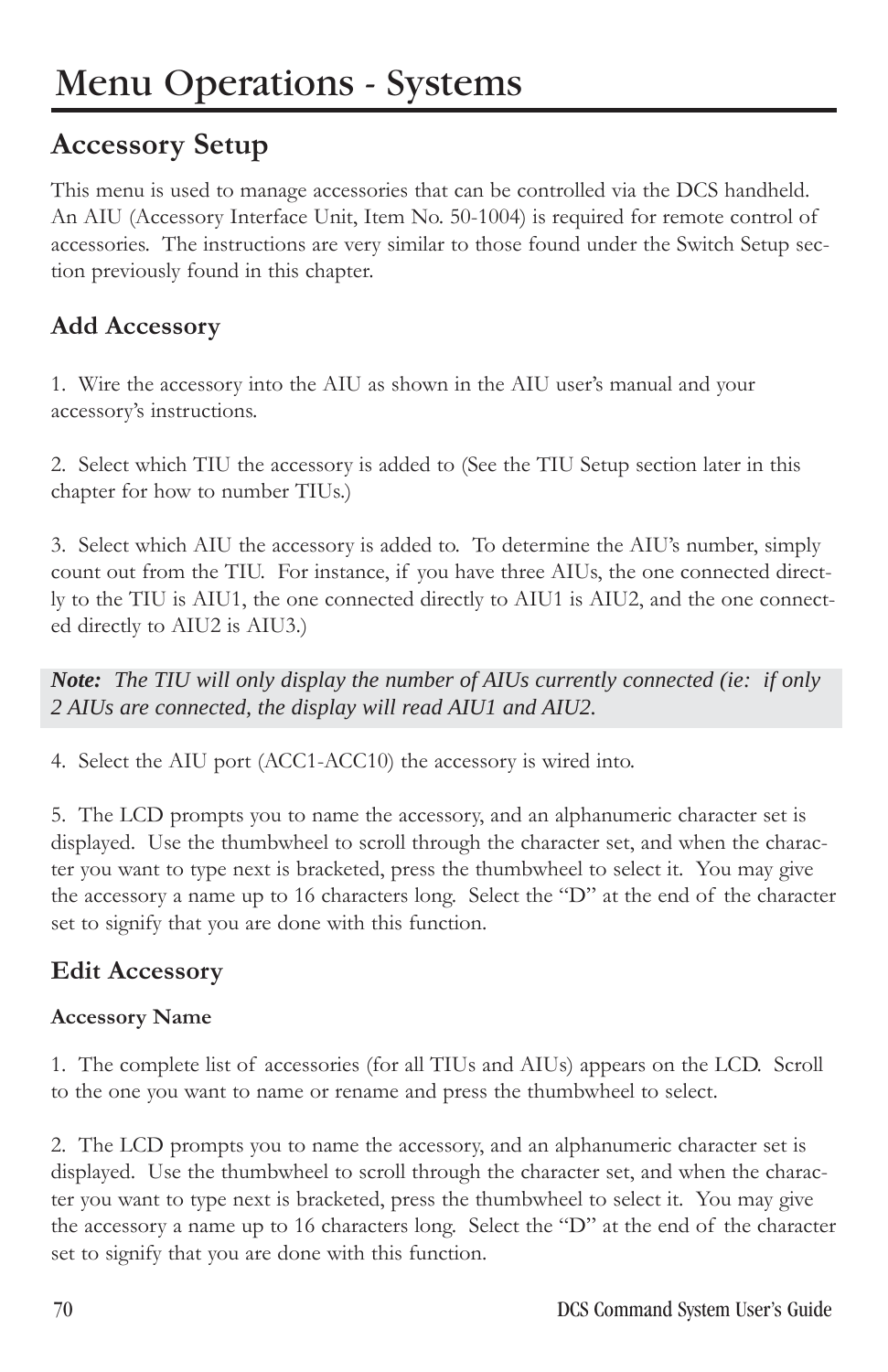### **Accessory Setup:** (cont'd)

#### **Edit Accessory**

#### **Accessory Path**

If you change the TIU or AIU a particular accessory is wired to (for instance if you add TIUs and AIUs as a layout expands), you must tell the DCS system its new path. The DCS System will activate whichever accessory is wired into the path listed, whether it is the original accessory or not.

1. Wire the accessory into the new AIU port.

2. Follow the System Menu to Accessory Path, so that the complete list of accessories (for all TIUs and AIUs) appears on the LCD. Scroll to the one you want to re-path and press the thumbwheel to select.

- 3. Select which TIU the accessory is added to.
- 4. Select which AIU the accessory is added to.
- 5. Select the AIU port (ACC1-ACC10) the accessory is wired into.

#### **Delete Accessory**

1. Scroll until the arrow points to the accessory you want to delete and press the thumbwheel to select it.

2. At the LCD prompt press the thumbwheel to confirm.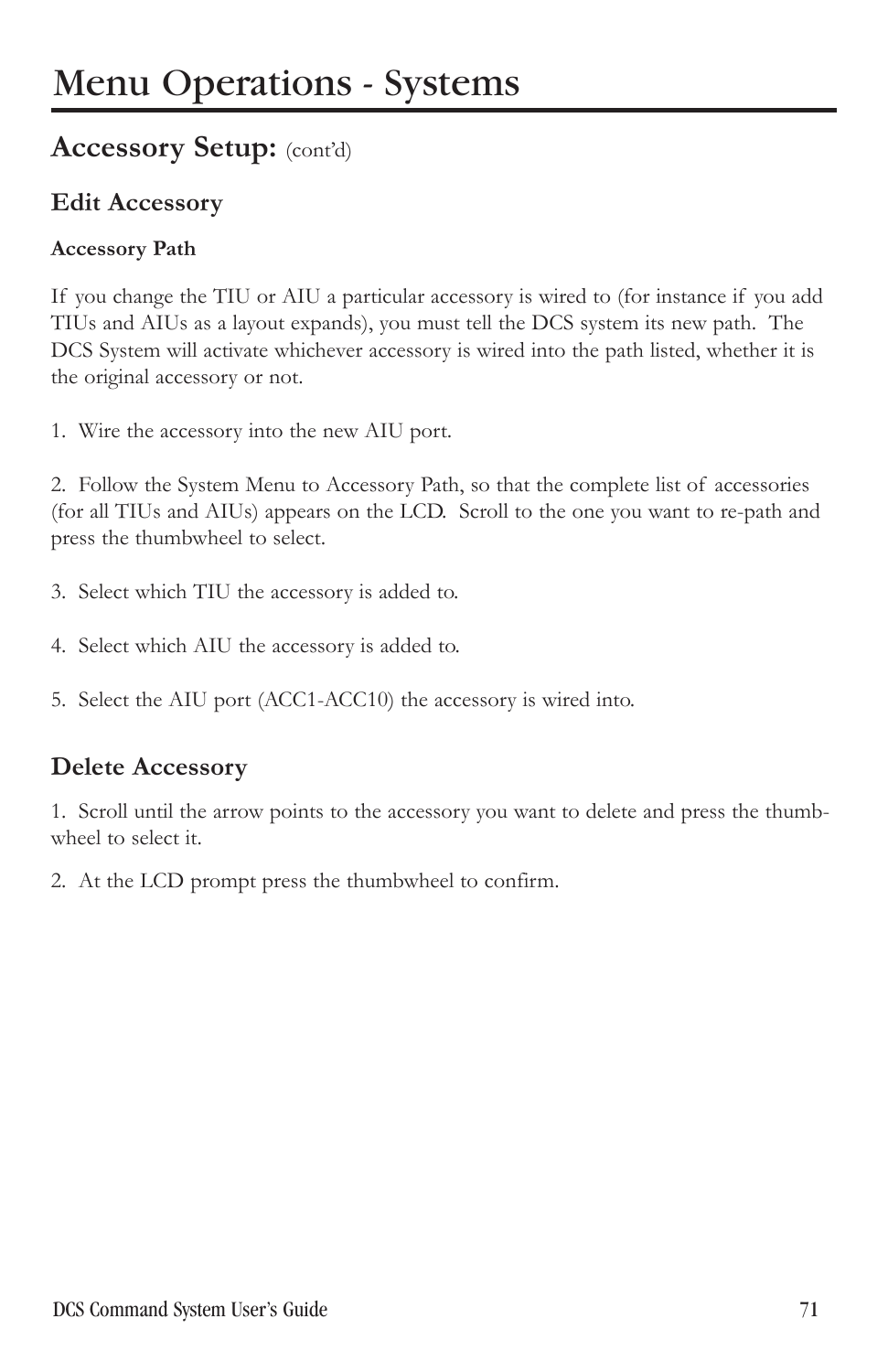# **TIU Setup**

This menu is used to manage TIUs that can be controlled via the DCS handheld. TIUs are assigned addresses 1-5 (up to five TIUs per handheld). The system automatically assigns every TIU to address 1 when power to the TIU is first applied. If adding additional TIUs, you must readdress the current TIU if it is still listed as TIU 1 to the next open TIU Address Number. If you fail to re-address the original TIU from TIU Address 1 before hooking up and powering the new TIU, all associations (AIUs and Locomotives) of the original TIU will be lost. Follow the Edit TIU Address directions below.

### **Edit TIU Address**

1. Scroll and press to select the current address of the TIU you want to readdress.

2. The LCD will list the available TIU addresses. Press the thumbwheel to select the new address number

### **Delete TIU**

1. Scroll to the address number of the TIU you want to delete from your system and press to select it.

2. The LCD will issue a warning that all items associated with that TIU (including tracks, AIUs, and accessories and switches connected to those AIUs) will be lost. Press the thumbwheel to confirm the deletion.





S3 S4

 $S<sub>2</sub>$ 

**S5** 

*Note: If for some reason you want to replace one TIU with another, afteradding the new TIU, readdress the TIU you want to replace to the new TIU address. This will prevent you from having to re-enter all accessories, etc., from the beginning.*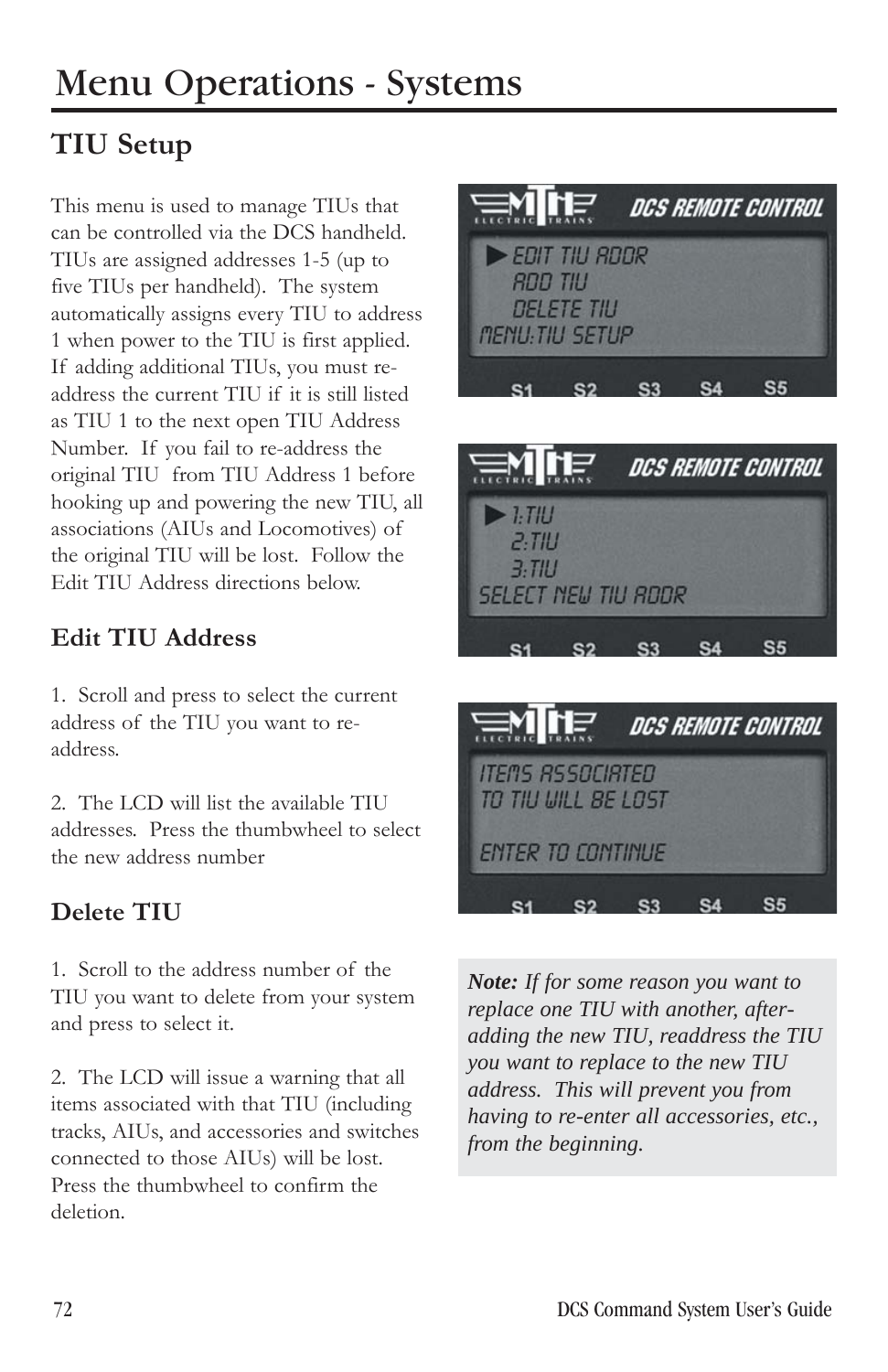# **Super TIU**

This function allows the system to control more than one TIU in a contiguous loop. It creates a temporary global address for all TIUs currently being used. This global address eliminates the need for the user to control access to the different TIUs as locomotives enter sections of the layout controlled by those TIUs.



On these multiple TIU layouts, each TIU must have its own, unique TIU address (1 - 5). Each TIU must then be accessed via the remote and changed to a Super TIU. Simply select the Super TIU option under TIU setup for the TIU you are currently editing. Once all the TIUs on the layout have been changed to a Super TIU, an engine can move from section to section of the layout seemlessly.

### **Super TIU Setup Example (Using 3 TIUs)**

- 1. Reset all remotes and TIUs.
- 2. Set TIU addresses to 1,2, and 3.
- 3. Set remote addresses (if using multiple remotes) 1,2, and 3.
- 4. Add TIU's 2 & 3 to each remote.
- 5. If using separate remotes, set all 3 TIUs to super mode IN EACH OF THE THREE REMOTES.
- 6. Add engines to each remote (use same TIU to avoid lash-up address conflicts).
- 7. Build lash-ups (again, on same TIU tracks), thereafter, run across multiple TIUs.

*Note: Certain DCS functions that are controlled by a specific TIU (custom sounds, Proto-Cast, Proto-Dispatch, etc.) will only remain active through a selected engine as long as that engine is in the section of the layout controlled by that TIU. Once the engine leaves that section of the layout and "hands" its control off to another TIU, the above effects will cease to play.*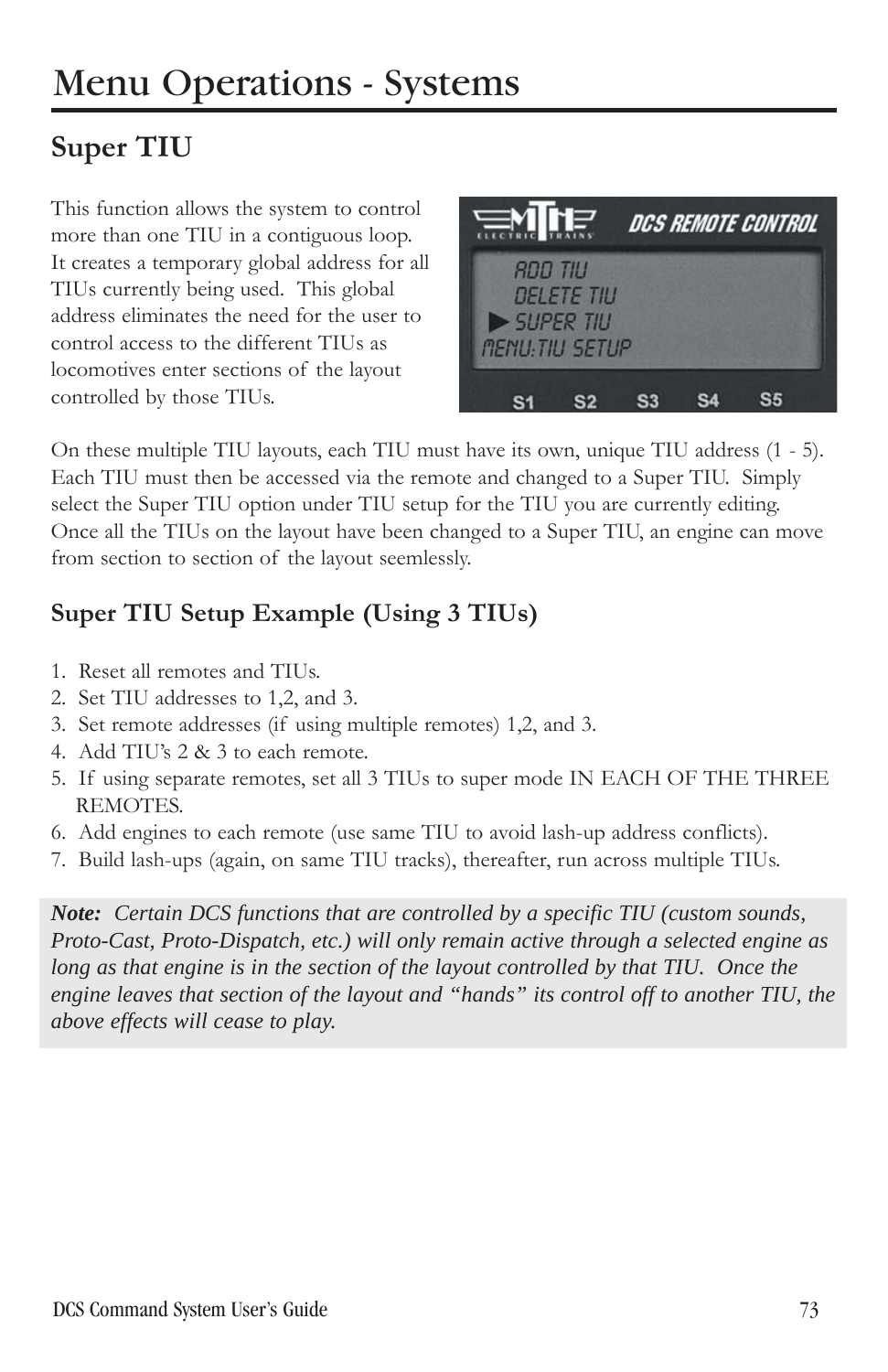# **Reset TIU**

Select this option to reset the TIU to its factory default settings.

# **LCD Contrast**

Use the thumbwheel to adjust the contrast between the LCD background and lettering, and press the thumbwheel to select.

# **DCS Setup**

This function allows you to turn off the DCS signal to a given channel, should you ever choose to do so (ie: so that you can operate a Ps2 engine as a conventional engine).

*Note: The presence of the DCS signal on the track does not interfere with conventional or TMCC operation, so you do not need to do this when you run conventional or TMCC engines.*

1. Select the TIU channel you want to set up from the list shown.

2. Press the softkey under ON (S1), OFF (S2), AON (All On) (S3), AOF (All Off) (S4) or FXD (Fixed Output) (S5) to select the desired setting.

3. Press the thumbwheel to confirm the setting.





|                                                                           | <b>SALLE</b>    |  | DCS REMOTE CONTROL |  |  |  |
|---------------------------------------------------------------------------|-----------------|--|--------------------|--|--|--|
| $\nu$ <sub>RR</sub> 1<br><b>FIXED 1</b><br>FIXED <sub>2</sub><br>$\Box N$ | OFF ROM ROF FXD |  |                    |  |  |  |
|                                                                           |                 |  |                    |  |  |  |



*Note: The FXD settng allows users to configure a Variable Track as a Fixed Output track. Whatever voltage is sent into the channel is sent out to the track. Users will not have to manually dial up the output voltage.*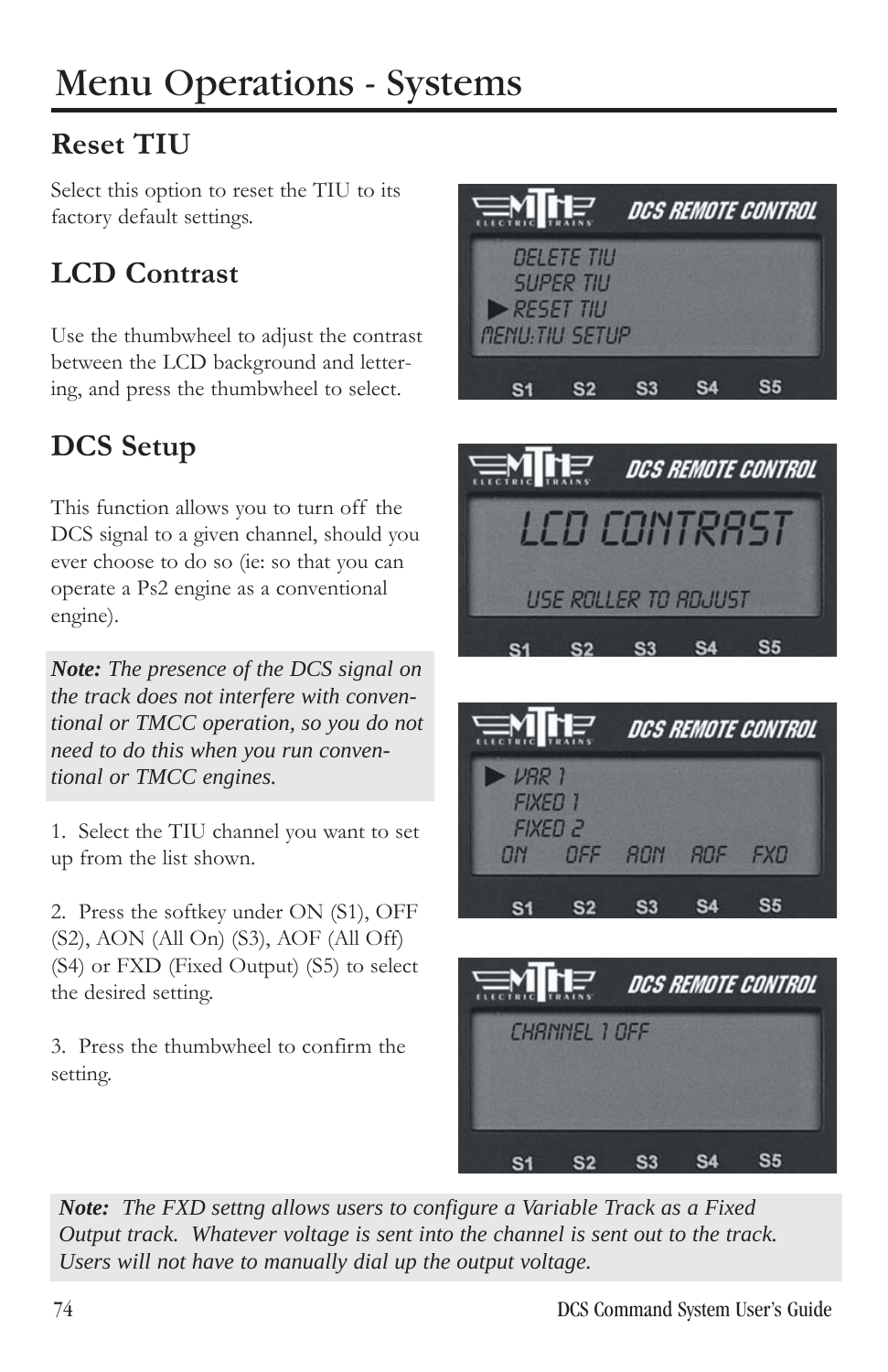# **Track Signal**

DCS allows you to test the power distribution to your track, so you can find and repair weak spots.

1. Go to the active engine list and select the Proto-Sound 2.0 engine you will use to test the track signal.

2. Scroll through the softkey list and select the softkey under More.

3. Scroll down to Track Signal in the complete softkey list.

4. After about a second the LCD will show you the track quality in the form of a number that gets updated once per second. For most operations, a number of 5 or higher is strong enough to run your layout. For especially data intensive operations, such as Proto-Cast and sound set downloads, your may find that a higher number is required.

5. When you are ready to stop checking track signal and return to normal operations, press and hold the S5 softkey under END for 1-2 seconds until the LCD returns to the active engine screen.





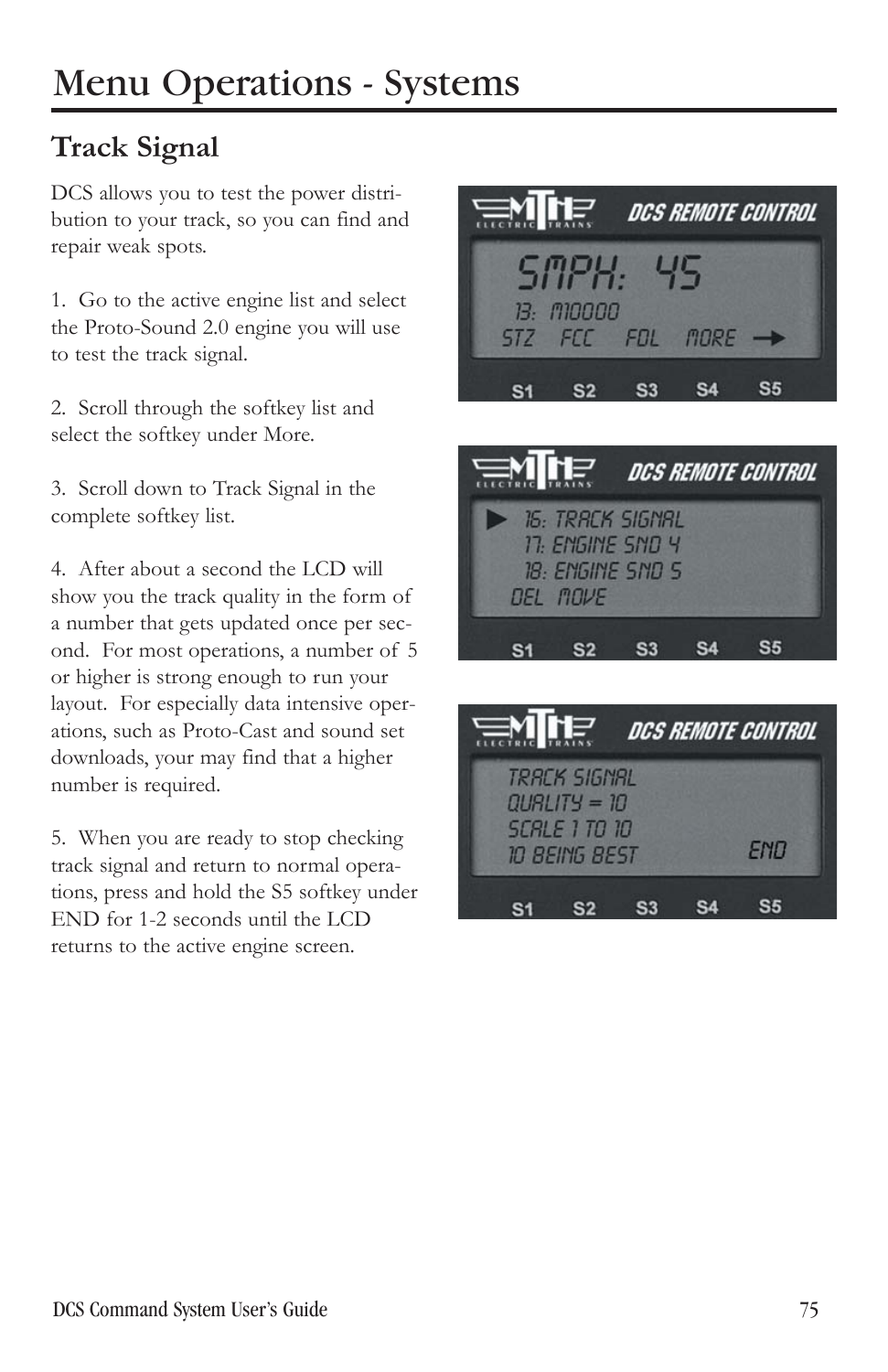# **Remote Setup**

#### **Edit Remote Address**

When multiple users are addressing the same TIUs (on a Club layout, for instance), you may need to give each handheld a unique identification number to avoid interference with each other's communications.

Scroll the thumbwheel to the remote address you want to assign to your handheld, and press to select.

#### **Reset Remote (not in Code 2.0)**

Select this option to reset the remote to the factory settings.

*Note: If multiple users want to share engines, each engine must be read into each remote.*

### **Remote Messages**

Setting Remote Messages to OFF will turn off the messages displayed when most functions are activated (Smoke, Master Volume, etc). It will not disable the display of errors messages like Out of RF Range and Check Track. The default for Remotes Messages is ON."

### **Remote Powerdown**

Allows you to adjust the power down (sleep) timer on your DCS Remote from 1-60 minutes.

- 1. Press MENU
- 2. Select SYSTEM
- 3. Select REMOTE SETUP





76 DCS Command System User's Guide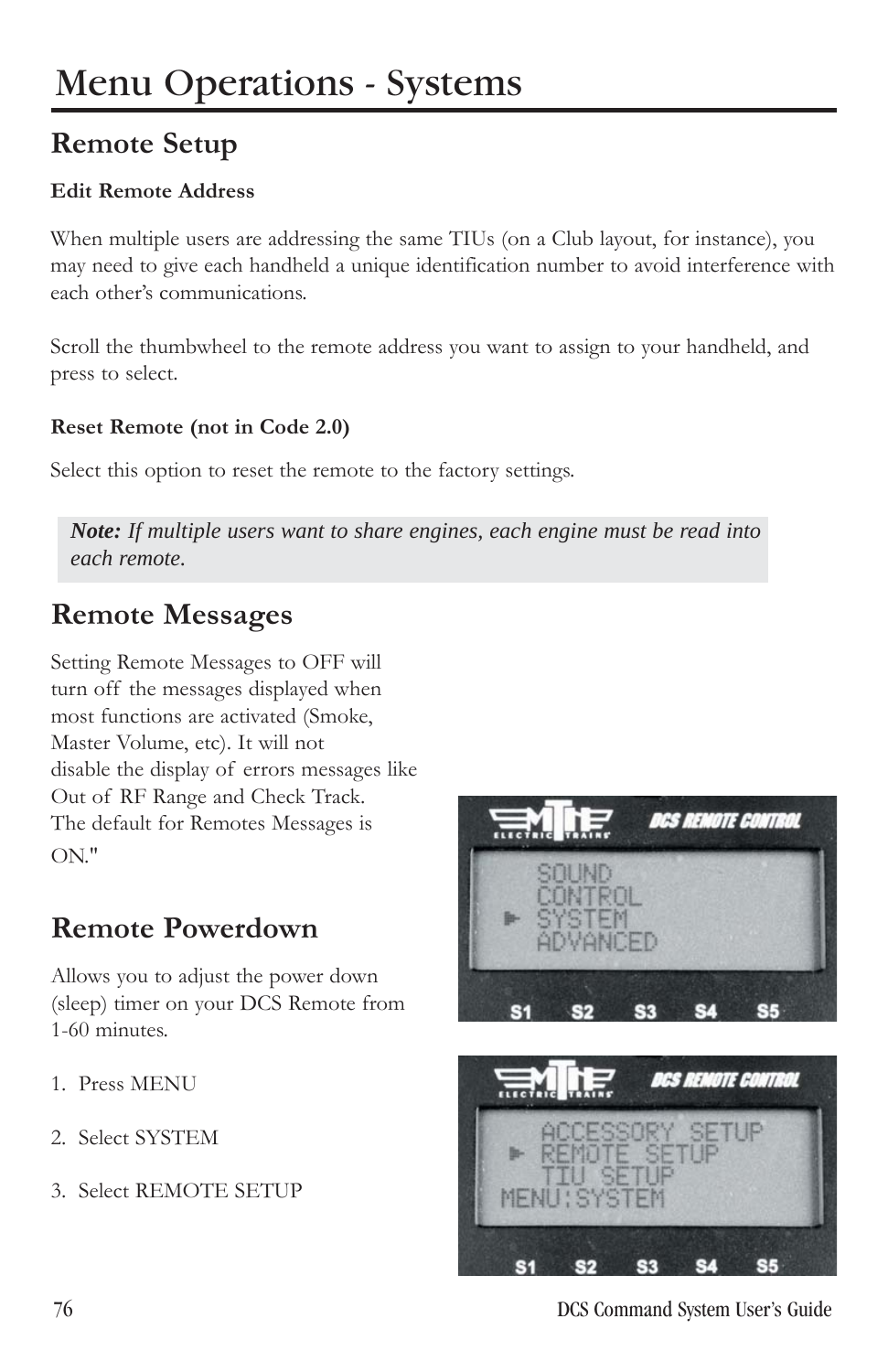## **Remote Powerdown:** (cont'd)

#### 4. Select REMOTE POWERDOWN

5. Use the thumbwheel to display the value you wish to set as your DCS Remote's sleep timer (from 1-60 minutes).

6. Press the thumbwheel to select the value. When pressed the remote will say "NEW VALUE SAVED".

# **Remote Back up**

For more information on Remote Back Up please visit our website at: **http://www.protosound2.com/**

On the DCS Software Updates table download:

#### **DCS Remote Clone Software Version 1.0**





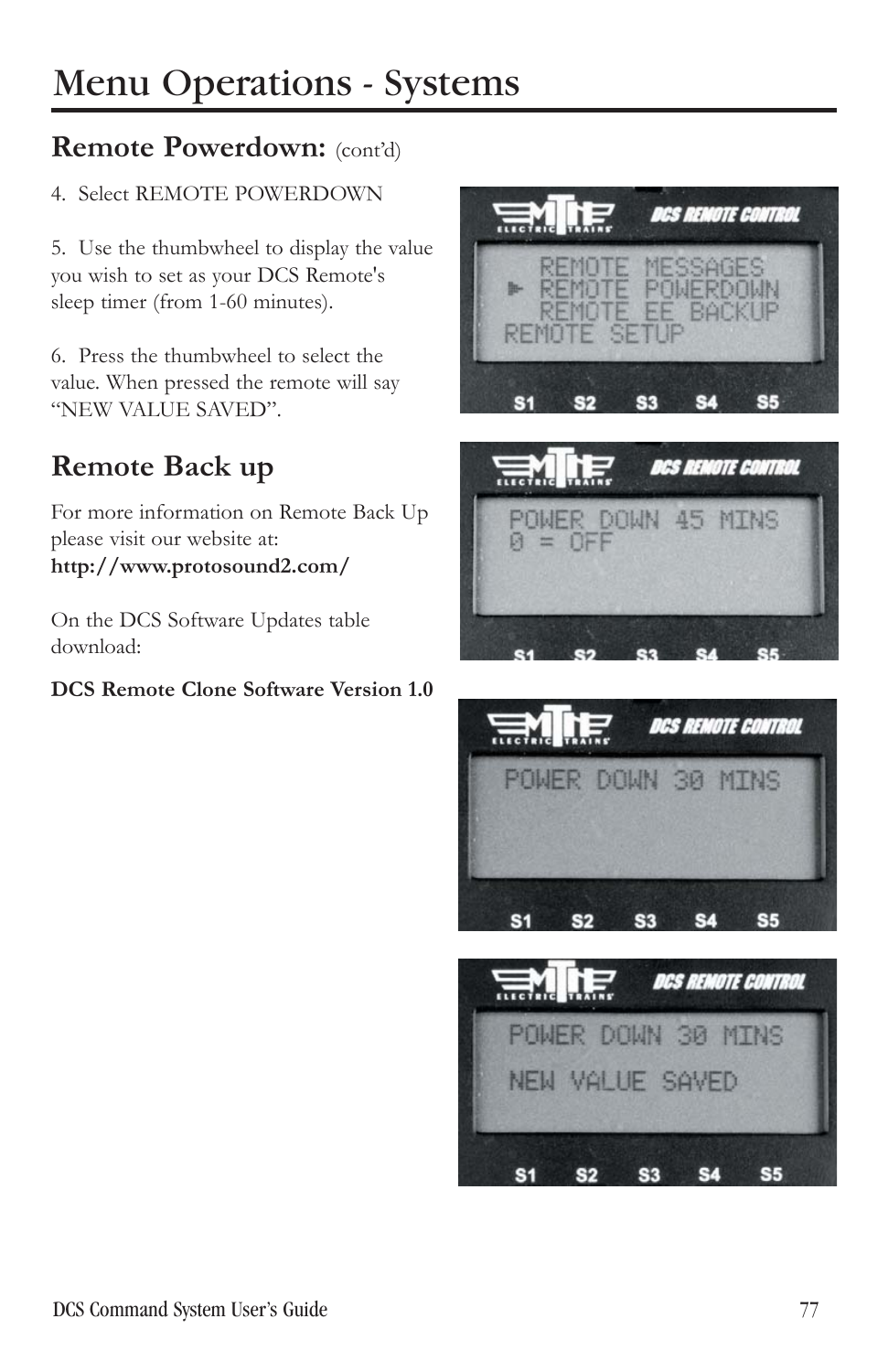# **Quickset Speed**

Press the thumbwheel, enter a desired speed on the keypad, then press the thumbwheel again. Your engine will smoothly accelerate or decelerate to that speed setting. Observe speed restrictions on your railroad like a real engineer!

- 1. Press MENU
- 2. Select SYSTEM
- 3. Select REMOTE SETUP
- 4. Select QUICKSET SPEEED
- 5. Select ON or OFF

6. When ON is selected you are able to send any speed you want to an engine quickly.

7. Press the ENG button and then select a DCS-equipped engine from the list.

8. Press down on the thumbwheel (Select) and you will see the display change to indicate "QUICKSET SPEED".

9. Using the numeric keypad enter the speed you want that engine to go.

10. Press the thumbwheel down again (Select) and you will see your engine moving at the speed you selected.



78 DCS Command System User's Guide